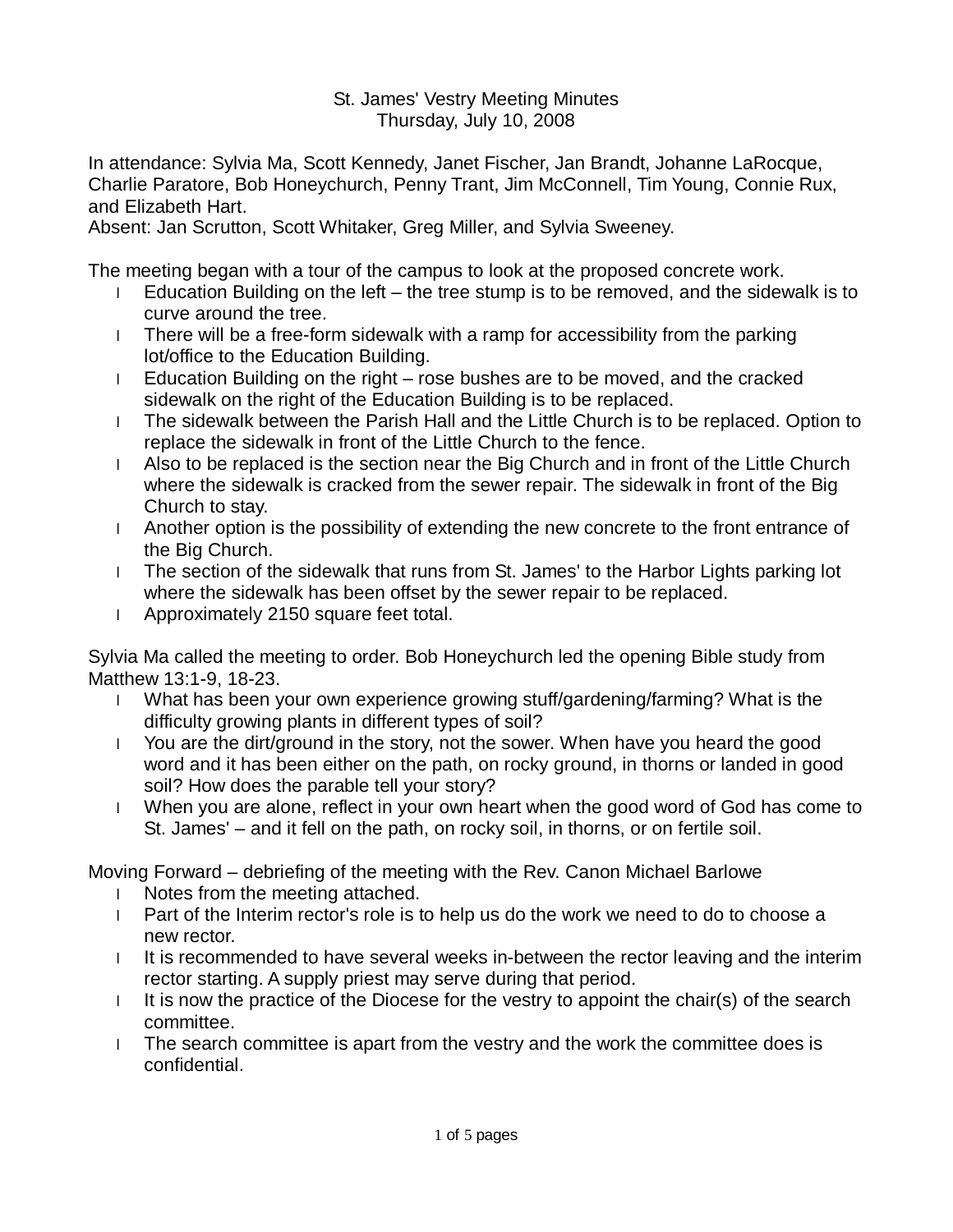- l The search committee should reflect the skills needed for the committee and not necessarily represent all the groups of the parish.
- l As a whole, the search committee should know everyone is the parish.

What St. James' will need in an interim rector? What tasks should be delegated to the interim rector?

- l Experience being an interim rector and the search process
- l Open minded
- l Even tempered
- l Available to everyone and accepting
- l Pastoral care
- l Spiritual guidance
- l Sunday and Wednesday services to celebrate
- l Baptisms, weddings, funerals
- l Day-to-day supervisor of the secretary
- l Written communication skills
- l Relate to the various groups at St. James'
- l Work closely with the direct service-related ministries choir, ushers, acolytes, etc.
- l Write articles for the Window
- l Participation in the vestry for input
- l Good facilitator and listener
- l Guiding force in the right direction
- l Community liaison
- l Keep us focused and on course with current projects
- l Support existing worship structures
- l Opening, welcoming, inclusive
- l Supportive of youth and children
- l Supervisor of paid staff
- l Working with under 18 group
- l Preaching and celebrating
- l Helping plan big events Advent, Easter, etc.

## Interim Rector

- l Should have interviews sometime in August/September for interim.
- l When do we want the interim to start? Canon Michael suggested a few weeks after the rector leaves.
- l Full time or part time interim rector? The vestry agreed that a full time rector is needed.
- I It was suggested that the interim should be in place for Advent.
- l A "cleansing" period was recommended as it was felt that there were some problems letting go the last time there was a new rector search when Anne Kelsey served as interim.

## Role of Associate Rector

l According to Bob Honeychurch the canons of the National Church specify that when the rector leaves the continued employment of the associate priest is negotiated with the vestry. Only the associate rector's continued employment needs to be negotiated, not the rest of the paid staff. No one is automatically fired.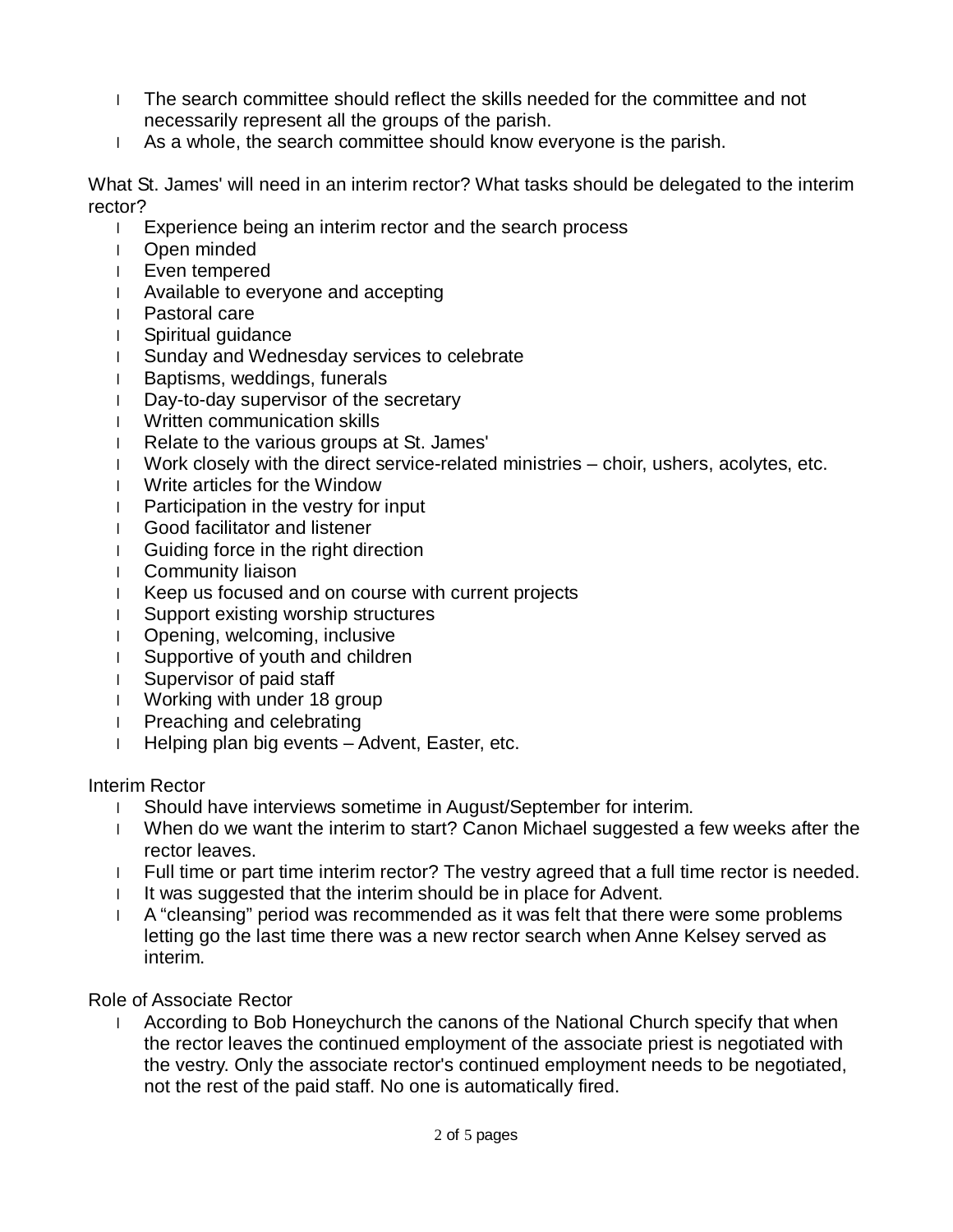l Sylvia Sweeney is committed and would like to be considered as her own person.

## **Discussion**

- I It is understood that Sylvia is looking for a new position in Bob and Sylvia's new location, but that this may take some time.
- l It was suggested that there should be a final employment date for Sylvia. Another possibility would be to set a final date, but give Sylvia a bonus for a longer period of time although she would no longer be working here.
- l Should there be an overlap between the associate rector and the interim? What is best for the congregation? Some felt there should be no overlap, others believed that a small overlap would be OK.
- l It might not be good idea to have the interim start on Consecration Sunday then that day becomes about the interim rather than Consecration Sunday. We also do not want a person's last day on that date for a similar reason.
- l We may have to wait a few weeks or more before a good interim becomes available.
- l The vestry felt it would be healthier for the parish as a whole to have a clean break.
- I Suggestion for Sylvia's last day: September  $30<sup>th</sup>$  (last Sunday September  $28<sup>th</sup>$ )
- l Will Consecration Sunday be a better success with Sylvia in place or with an interim? There is a guest preacher that Sunday. St. James' is trying to infuse enthusiasm and relaunch with New Consecration Sunday – it might not be helpful to have to have the old administration, then have a new start.
- l There was a suggestion of a one month bonus. It was pointed out that there have been two staff members let go for cause in the last seven years. The sexton received two weeks severance and the previous associate rector received three months severance. The amount of severance for the associate rector was recommended by the Diocese at that time (with a different Bishop and administration). The Diocese does not have a severance policy currently.
- l Sylvia has been at St. James' for 3 years as of August. A three month bonus (bonus not severance pay) was suggested by Sylvia Ma, based on precedence.
- l Sylvia would not have benefits after her employment ends, and the check for her bonus would be paid the last day of her employment as a separate check. Sylvia would also be eligible for salary continuation (similar to unemployment), which would be 40% of her salary for 26 weeks.

Motion was made to invite Sylvia Sweeney to stay on as our associate rector until September 30<sup>th</sup>, 2008, with a bonus of three months salary. Moved and seconded. Motion passed with 9 yeas and 1 abstention.

Mutual Ministry Review for Bob Honeychurch

- l Bob has requested a Mutual Ministry Review.
- I The Mutual Ministry Review is set for Tuesday, July 22 $^{nd}$  at 7 pm in the vestry room. Dinner will be at 6:30.
- l The facilitator will be Julia McCray-Goldsmith.
- l A Mutual Ministry Review is an ongoing conversation in the life of the community. It is an intentional process to review the ministry of the parish and to effectively plan for the future.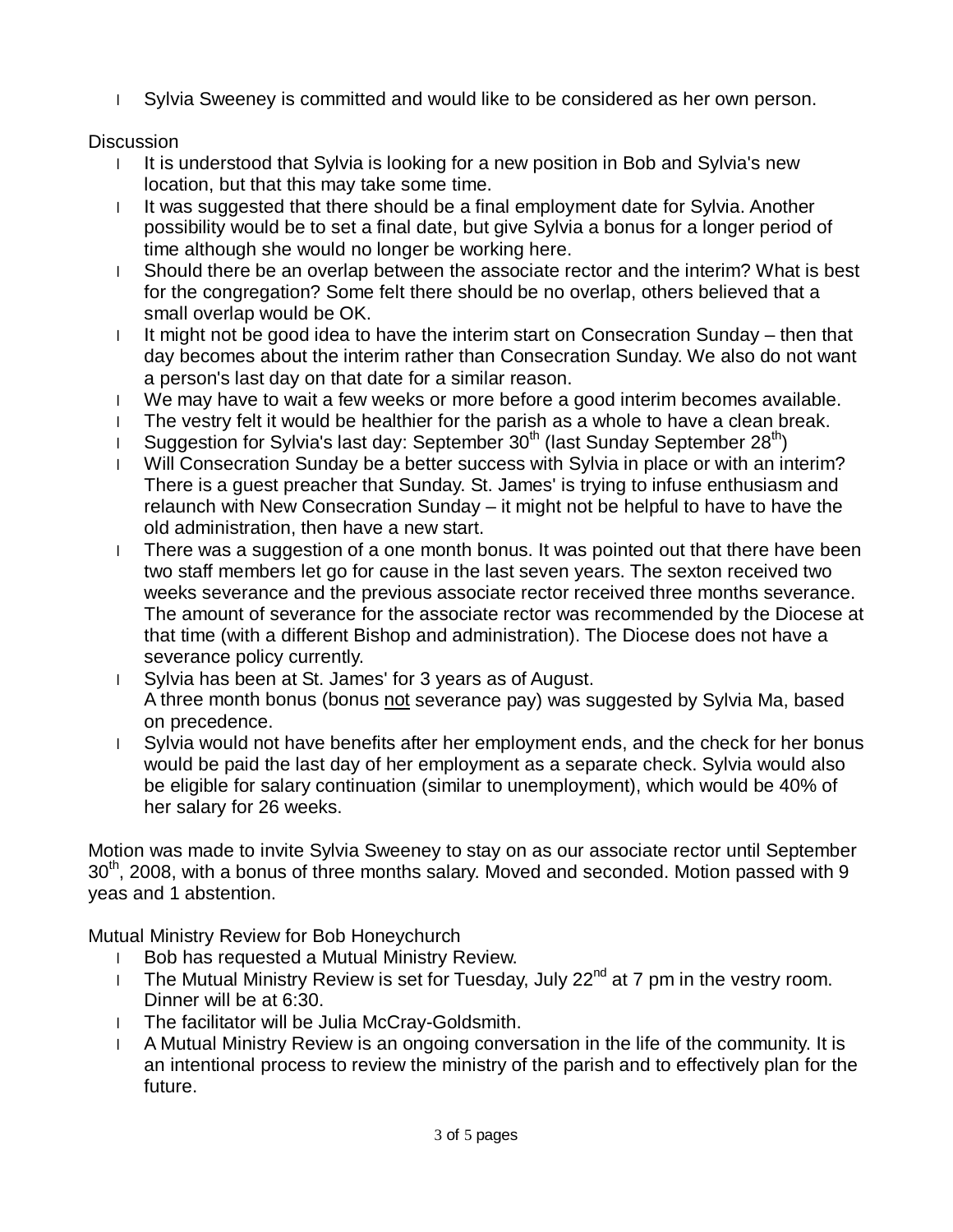- l The vestry and Katherine LaRose will be doing the review.
- l Questions have been drafted. During the meeting we will go around the room and answer the questions.
- l Pastoral vs. Program Churches
	- l Attachment discusses the organizational mindset differences. Note that in many ways this language is out of date.
	- l One of the dynamics is average Sunday attendance: 0-50 family church; 50-100 pastoral church; 150-300 program church; and over 300 corporation/resource church
	- l Has the language that describes St. James' moved beyond pastoral/program church?

Words from Bob Honeychurch

- **Bob continues to be the rector at St. James' until August 31**<sup>st</sup>.
- l We should treat each other gracefully during this period.
- I The vestry and the rector need to continue to work together through August  $31^{st}$ .
- l The rector still has a set of responsibilities that need to be followed.
- l We need to work on healthy process through Bob's last day.

Facilities Projects

- l Concrete Work and Bathroom Renovation
	- l The majority of the vestry voted via e-mail for Contractor A for the concrete work
	- l Still waiting on one more bid for the revised bathroom contract reflecting the request for heat in the bathrooms. Information will be sent out via e-mail.
- l Exterior Lighting Project and Sprinklers
	- It was suggested that we check with the new sexton he has experience with landscaping. It might even be possible to do a contract for the work with him.
- l The sexton is on vacation for the next two weeks. Garbage will need to be emptied every day and parish bathrooms need to be cleaned. Could ask people via e-mail to help.
- l Charlie Paratore has been busy repairing doors and locks.
- l Time estimate for the concrete work is four to five days.
- l The secretary needs to know about the dates for the concrete work so that she can inform groups that meet here about the project.
- l Two new bulletin boards has been donated by Jan Brandt for Parish Life and Facilities. The remaining clusters should take ownership of the other bulletin boards.

The minutes of the June  $12<sup>th</sup>$ , 2008 vestry meeting were approved as presented.

Cluster Reports

Facilities – as submitted.

Social Ministries and Congregational Care

l A new committee is being formed called "The Traveling Troupers" to bring joy and fellowship to those unable to get out.